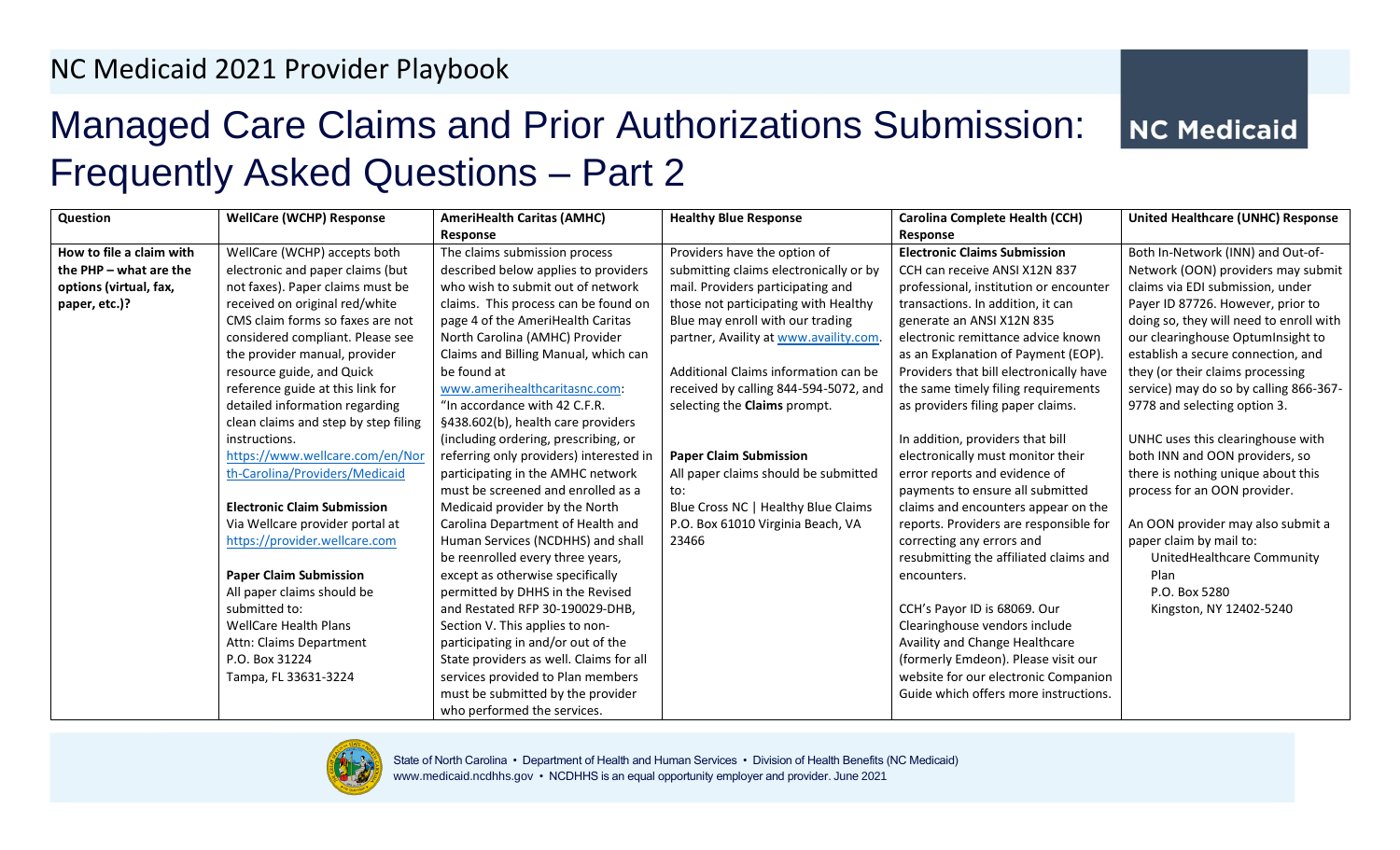|                           |                                     | <b>Submitting Claims</b>                                           |                                       | For questions or more information on<br>electronic filing please contact: |                                                                              |
|---------------------------|-------------------------------------|--------------------------------------------------------------------|---------------------------------------|---------------------------------------------------------------------------|------------------------------------------------------------------------------|
|                           |                                     | Providers may submit claim via                                     |                                       | CAROLINA COMPLETE HEALTH                                                  |                                                                              |
|                           |                                     | electronic or paper methods:                                       |                                       | C/O CENTENE EDI DEPARTMENT                                                |                                                                              |
|                           |                                     |                                                                    |                                       | 800-225-2573, ext. 25525                                                  |                                                                              |
|                           |                                     | Electronic/EDI                                                     |                                       | Or by e-mail at EDIBA@centene.com                                         |                                                                              |
|                           |                                     | Use the payer ID for AmeriHealth                                   |                                       |                                                                           |                                                                              |
|                           |                                     | Caritas North Carolina: 81671.                                     |                                       | <b>Paper Claim Submission</b>                                             |                                                                              |
|                           |                                     |                                                                    |                                       | All paper claims and encounters                                           |                                                                              |
|                           |                                     | Paper/Mail                                                         |                                       | should be submitted to:                                                   |                                                                              |
|                           |                                     | AmeriHealth Caritas North Carolina                                 |                                       | Carolina Complete Health                                                  |                                                                              |
|                           |                                     |                                                                    |                                       |                                                                           |                                                                              |
|                           |                                     | Attn:                                                              |                                       | Attn: Claims                                                              |                                                                              |
|                           |                                     | <b>Claims Processing Department</b>                                |                                       | PO Box 8040                                                               |                                                                              |
|                           |                                     | P.O. Box 7380 London                                               |                                       | Farmington MO 63640-8040                                                  |                                                                              |
|                           |                                     | KY 40742-7380                                                      |                                       |                                                                           |                                                                              |
|                           |                                     |                                                                    |                                       |                                                                           |                                                                              |
|                           |                                     | Additional details regarding the                                   |                                       |                                                                           |                                                                              |
|                           |                                     | billing and the claims submission                                  |                                       |                                                                           |                                                                              |
|                           |                                     | process may also be found within the                               |                                       |                                                                           |                                                                              |
|                           |                                     | Provider Claims and Billing Guide at                               |                                       |                                                                           |                                                                              |
|                           |                                     | www.amerihealthcaritasnc.com                                       |                                       |                                                                           |                                                                              |
| How does PHP determine    | Per our Good Faith contracting      | The Good Faith Contracting Policy                                  | Healthy Blue maintains a Good Faith   | Definition of Good Faith Effort:                                          | Per contractual requirement, UNHC                                            |
| if the provider made      | policy NC35-ND-001 (copied here),   | must be developed in and submitted                                 | Contracting policy and requires three | The Good Faith Effort starts from                                         | developed a "Good Faith Provider                                             |
| "good faith" efforts in   | if within 30 calendar days the      | for approval to fulfill a PHP/DHB                                  | unsuccessful attempts at completing   | when the provider receives a version                                      | Contracting Policy" which was                                                |
| contracting top determine | potential network provider rejects  | contract requirement. If DHB                                       | a contract before the determination   | of the contract which is consistent                                       | submitted for Department review                                              |
| reimbursement?            | the request or fails to respond     | determines appropriate, AMHC is                                    | is made.                              | with the version approved by the                                          | and approval 90 days post contract                                           |
|                           | either verbally or in writing,      |                                                                    |                                       |                                                                           |                                                                              |
|                           |                                     |                                                                    |                                       |                                                                           |                                                                              |
|                           |                                     | willing to share the policy in redacted                            |                                       | Department and include the standard                                       | award. Per those requirements,                                               |
|                           | WellCare may consider the request   | form to remove information that is                                 |                                       | provisions for provider contracts                                         | UNHC included a definition of "good                                          |
|                           | for inclusion in the NC Medicaid    | considered proprietary and/or                                      |                                       | found in Attachment G. Required                                           | faith" contracting effort and defined                                        |
|                           | Managed Care Provider Network       | confidential. AmeriHealth Caritas                                  |                                       | Standard Provisions of PHP and                                            | it as "United engaged in a good faith                                        |
|                           | rejected by the provider. If        | North Carolina will share a redacted                               |                                       | Provider Contracts, including the                                         | effort to contract with a provider of                                        |
|                           | discussions are ongoing, or the     | version with DHB upon request.                                     |                                       | prescribed provisions located therein.                                    | healthcare services but the provider                                         |
|                           | contract is under legal review,     |                                                                    |                                       |                                                                           | refused, or failed to meet United's                                          |
|                           | WellCare shall not consider the     | • AMHC offers to contract with a                                   |                                       | The initial contract offering will serve                                  | objective quality standards." The                                            |
|                           | request rejected. The 30 day        | provider using a NC DHHS                                           |                                       | as the first effort. If the provider does                                 | policy expands on the process for                                            |
|                           | period begins when the provider     | approved provider agreement in                                     |                                       | not execute the first effort, CCH will                                    | documenting contracting outreach                                             |
|                           | has received a copy of the contract | writing via letter, email, or fax;                                 |                                       | make a second effort at least 10                                          | attempts and objective further                                               |
|                           | that is consistent with the version | an AMHC Account Executive will                                     |                                       | calendar days after the first effort                                      | elaborates on what it means to meet                                          |
|                           | of the contract approved by the     | follow up the initial outreach                                     |                                       | taking into consideration any                                             | objective quality standards.                                                 |
|                           | department.                         | within 10 business days and                                        |                                       | feedback from the provider. If the                                        |                                                                              |
|                           |                                     | negotiations will continue until<br>both parties agree on contract |                                       | provider does not execute the<br>agreement from the second effort,        | In summary, Good Faith negotiation<br>and contracting efforts are tracked in |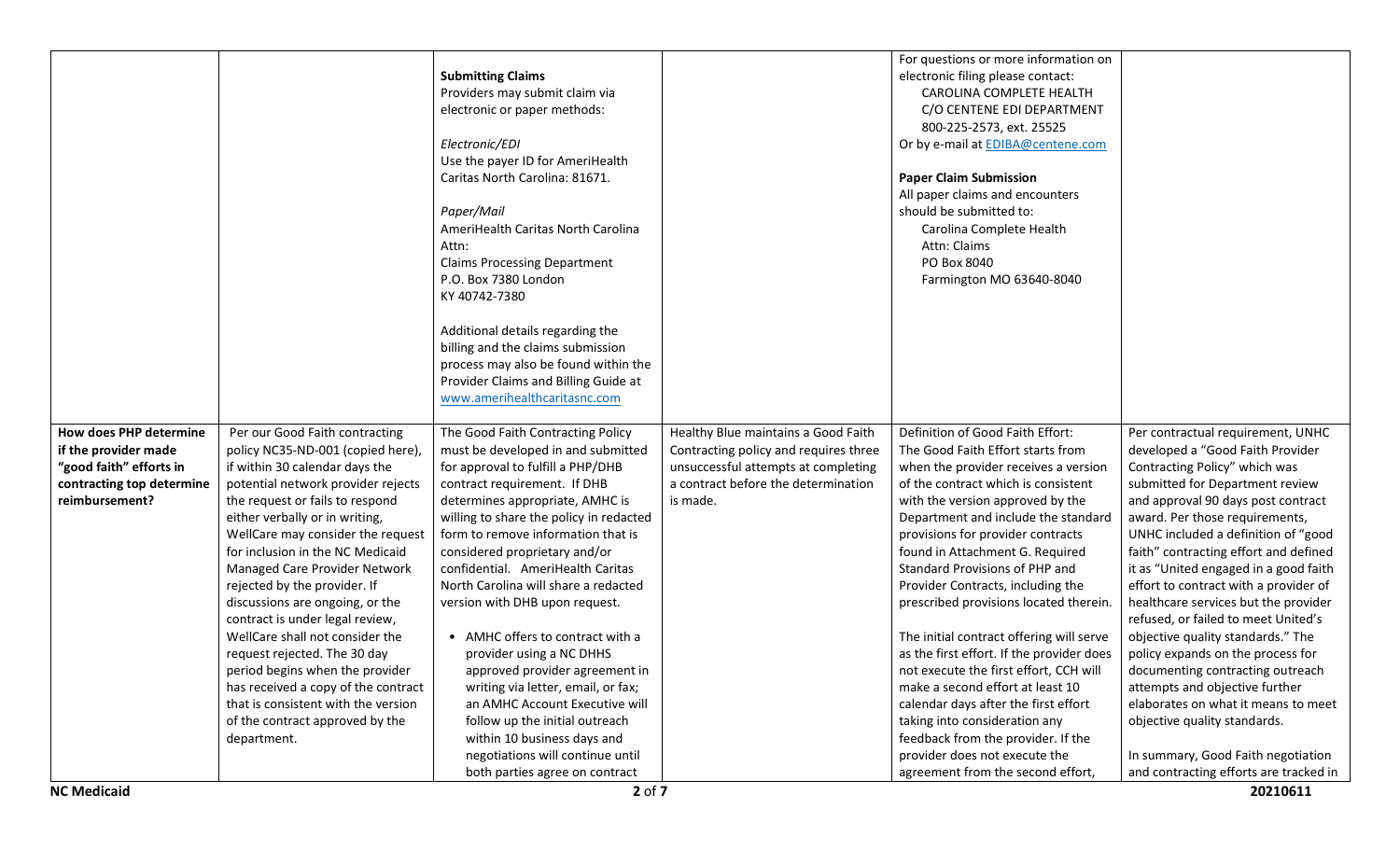|                          |                                        | terms or decide not to move                              |                                       | CCH will make a third and final effort  | our database. We will not reimburse  |
|--------------------------|----------------------------------------|----------------------------------------------------------|---------------------------------------|-----------------------------------------|--------------------------------------|
|                          |                                        | forward                                                  |                                       | at least 10 calendar days after the     | the OON provider more than 90% of    |
|                          |                                        | • If within 30 calendar days of                          |                                       | second effort taking into               | the Medicaid fee-for-service rate if |
|                          |                                        | receiving an agreement, the                              |                                       | consideration any feedback from the     | the provider refuses to contract or  |
|                          |                                        | potential network provider                               |                                       | provider from the previous efforts.     | fails to meet objective quality      |
|                          |                                        | rejects the agreement or fails to                        |                                       | CCH will have exhausted all good        | standards.                           |
|                          |                                        | respond verbally or in writing,                          |                                       | faith contracting efforts after the     |                                      |
|                          |                                        | AMHC may consider the request                            |                                       | third and final effort. The good faith  |                                      |
|                          |                                        | for inclusion in the AMHC                                |                                       | contracting effort period must be at    |                                      |
|                          |                                        | network rejected; if discussions                         |                                       | least 30 calendar days, but CCH may     |                                      |
|                          |                                        | are ongoing or the contract is                           |                                       | allow additional time if discussions    |                                      |
|                          |                                        | under legal review, AMHC shall                           |                                       | are ongoing, contract revisions are     |                                      |
|                          |                                        | not consider the request                                 |                                       | being made or negotiated, the           |                                      |
|                          |                                        | rejected.                                                |                                       | contract is under legal review by the   |                                      |
|                          |                                        | • AMHC will consider all facts and                       |                                       | provider or if in the opinion of CCH    |                                      |
|                          |                                        | circumstances surrounding a                              |                                       | such additional time could lead to an   |                                      |
|                          |                                        | Provider's willingness to                                |                                       | executed contract. If after at least 30 |                                      |
|                          |                                        | contract, including reviews of                           |                                       | days and the three good faith           |                                      |
|                          |                                        | non-standard requests, prior to                          |                                       | attempts, the provider fails to         |                                      |
|                          |                                        | determining that AMHC made a                             |                                       | respond to the efforts verbally or in   |                                      |
|                          |                                        | good faith effort which was not                          |                                       | writing, the request to join the        |                                      |
|                          |                                        | accepted.                                                |                                       | network will be considered rejected.    |                                      |
|                          |                                        |                                                          |                                       |                                         |                                      |
| What information is      | Paper claims must be received on       | AMHC is required by applicable                           | Electronic claim submissions will     | CCH follows Centers for Medicare &      | In terms of data elements needed for |
| needed from the provider | original and complete red/white        | contract requirements with the                           | adhere to specifications for          | Medicaid Services (CMS) rules and       | a provider to file a claim - this    |
| to file a claim?         | CMS claim forms. Please see the        | Department and by applicable North                       | submitting medical claims data in     | regulations, specifically the Federal   | information is available in our      |
|                          | provider manual, provider              | Carolina and federal regulations to                      | standardized Accredited Standards     | requirements set forth in 42 USC §      | provider administrative guide and    |
|                          | resource guide, and quick              | capture specific data regarding                          | Committee (ASC) X12N 837 formats.     | 1396a(a)(37)(A), 42 CFR §447.45 and     | located on UNHC's provider website:  |
|                          | reference guide. All of these          | services rendered to its members.                        | Electronic claims are validated for   | 42 CFR § 447.46; and in accordance      | https://www.uhcprovider.com/en/ad    |
|                          | resources including detailed           | A detailed list of data elements, as                     | Compliance SNIP levels 1 to 4:        | with State laws and regulations, as     | min-guides/administrative-guides-    |
|                          | information regarding clean claims     | listed here, are needed in order for a                   | • Professional claims that meet       | applicable.                             | manuals-2021/ch10-our-claims-        |
|                          | and step by step instructions can      | claim to be paid. This information is                    | standardized X12 EDI Transaction      |                                         | process-2021/claims-enc-data-sub-    |
|                          | be found on the public Provider        | found in the AMHC Provider Claims                        | Standard: 837P -                      | Providers must bill with their NPI      | ch10-guide.html                      |
|                          | Portal, which does not require a       | and Billing Manual that can be                           | • Professional Claims                 | number in box 24Jb. We encourage        | • Billing provider name, address,    |
|                          | username and password, by going        | accessed at                                              | • Institutional claims that meet      | our providers to also bill their        | telephone number (F1)                |
|                          |                                        | www.amerihealthcaritasnc.com.                            | standardized X12 EDI Transaction      | taxonomy code in box 24Ja and the       | • Type of bill $(F4)$                |
|                          | to:<br>https://www.wellcare.com/en/Nor |                                                          | Standard: 837I -                      | Member's Medicaid number in box         | • Statement Covers Period (F6)       |
|                          | th-                                    | The following mandatory information                      | • Institutional Claims                | 1a to avoid possible delays in          | • Patient Name (F8b)                 |
|                          | Carolina/Providers/Medicaid/Form       | is required on all claims, both                          |                                       | processing. Claims missing the          | • Patient Birth Date (F10)           |
|                          |                                        | institutional and professional:                          | Claim submissions, whether            | required data will be returned, and a   |                                      |
|                          | <u>s</u>                               |                                                          | electronic or paper, must include the |                                         | • Patient Sex (F11)                  |
|                          |                                        | • Member's (patient's) name<br>• Member's Plan ID number |                                       | notice sent to the provider, creating   | • Admission date (F12)               |
|                          |                                        |                                                          | following information:                | payment delays; Such claims are not     | • Admission Hour (F13)               |
|                          |                                        |                                                          |                                       |                                         | • Admission Type/Visit (F14)         |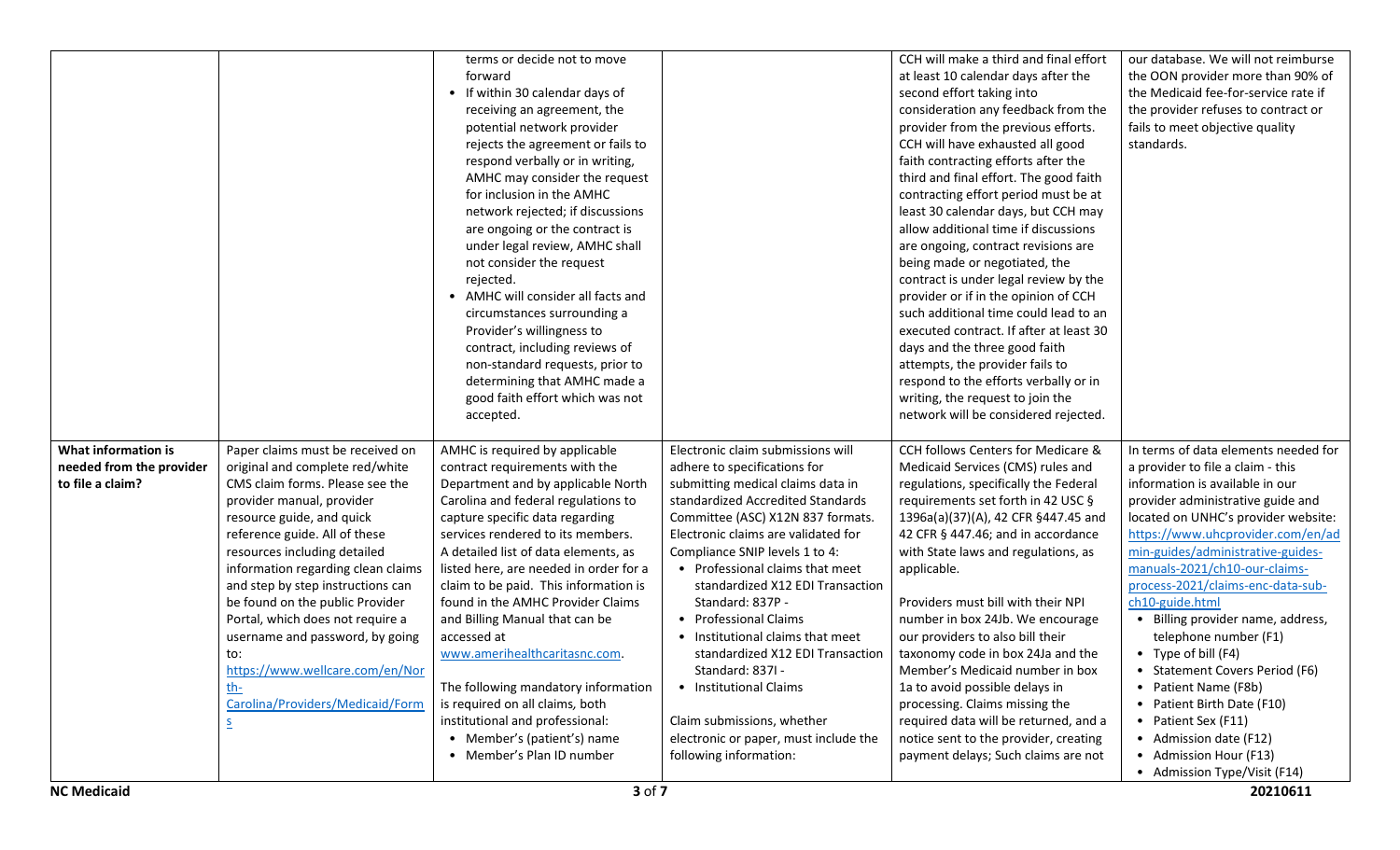| Generally speaking, all claims must<br>have complete and compliant data<br>including:<br>• Current CPT and ICD-10 (or its<br>successor) codes<br>$\bullet$ TIN<br>• NPI number(s)<br>• Provider and/or practice name(s)<br>matching the W-9 initially<br>submitted to WellCare | • Member's date of birth and<br>address<br>• Other insurance information:<br>company name, address, policy<br>and/or group number<br>• Amounts paid by other insurance<br>(with copies of matching EOBs)<br>• Information advising if member's<br>condition is related to<br>employment, auto accident or<br>liability suit<br>• Date(s) of service, admission,<br>discharge<br>• Primary, secondary, tertiary and<br>fourth ICD-10-CM/PCS diagnosis<br>codes, coded to the full<br>specificity available, which may<br>be 3, 4, 5, 6, or 7 digits.<br>• Name of referring physician, if<br>appropriate<br>• HCPCS procedures, services or<br>supplies codes<br>• CPT procedure codes with<br>appropriate modifiers<br>• CMS place of service code<br>Charges (per line and total)<br>• Days and units<br>• Physician/supplier Federal Tax<br>Identification Number or Social<br><b>Security Number</b><br>• National Practitioner Identifier<br>(NPI) and Taxonomy<br>• Physician/supplier billing name,<br>address, zip code, and telephone<br>number<br>• Name and address of the facility<br>where services were rendered<br>• NDC's required for physician<br>administered injectables that are<br>eligible for rebate<br>• Invoice date<br>• Provider Signature | • Member's ID number including<br>alpha prefix<br>• Member's name<br>• Member's date of birth<br>• ICD-10-CM diagnosis code<br>• Date of service<br>• Place of service<br>• Procedures, services or supplies<br>rendered with CPT-4<br>codes/HCPCS codes/<br>• disease-related groups<br>• Itemized charges<br>• Days or units<br>• Provider tax ID number<br>• Provider name according to<br>contract<br>• Billing provider information, and<br>rendering provider information<br>when different than billing or<br>when billing a group taxonomy<br>• NPI of billing and rendering<br>provider when applicable, or API<br>when NPI isn't<br>• appropriate<br>• Taxonomy of billing provider,<br>attending and rendering provider<br>when submitted<br>• Coordination of benefits/other<br>insurance information<br>• Precertification number or copy<br>of precertification<br>• NDC, unit of measure and<br>quantity for medical injectables | considered "clean" and therefore<br>cannot be accepted into our system.<br>Claims eligible for payment must<br>meet the following requirements:<br>• The enrollee must be effective<br>on the date of service (see<br>information below on<br>• identifying the enroll(lee),<br>• The service provided must be a<br>covered benefit under the<br>enrollee's contract on the date of<br>service, and Referral and prior<br>authorization processes must be<br>followed, if applicable.<br>Payment for service is contingent<br>$\bullet$<br>upon compliance with referral<br>and prior authorization policies<br>and procedures, as well as the<br>billing guidelines outlined in this<br>manual.<br>When submitting your claim, you<br>need to identify the enrollee. There<br>are two ways to identify the enrollee:<br>• The CCH enrollee number found<br>on the enrollee ID card or the<br>provider portal.<br>• The Medicaid or North Carolina<br>Health Choice Number provided<br>by the State and found on the<br>enrollee ID card or the provider<br>portal | • Source of Referral for admission<br>(F15)<br>• Discharge Status (F17)<br>• Condition Codes (F18-28) if<br>applicable<br>• Occurrence Codes and Dates<br>(F31-34) if applicable<br>• Value Codes and Amounts (F39-<br>41) if applicable<br>• Revenue Code (F42)<br>• Revenue Code Description (F43)<br>• HCPCs, CPT Codes (F44)<br>• Service Date (F45)<br>• Service Units (F46)<br>• Total Charges (F47)<br>• Payer Name (F50A-C)<br>• NPI (F56)<br>• Insured Name (F58A-C)<br>• Patients Relationship to Insured<br>(F59A-C)<br>• Insured's Unique Identifier<br>(F60A-C)<br>• Principal Diagnosis Code (F67)<br>• Other Diagnosis Code (F67A-Q)<br>• Admitting Diagnosis Code (F69)<br>• Principal procedure code and<br>date (F74)<br>• Other procedure codes and dates<br>(F74a-e)<br>• Attending provider and<br>Identifiers (F76)<br>• Other providers (F77-79) if<br>applicable<br>In summary, similar to an INN, an<br>OON claim will require certain data<br>field to be completed accurately and<br>the claim that is submitted to UNHC<br>must pass basic NC Provider<br>Validation rules. However, there is no<br>rule validation surrounding the<br>address or provider names so the<br>rules will not deny based on |
|--------------------------------------------------------------------------------------------------------------------------------------------------------------------------------------------------------------------------------------------------------------------------------|-----------------------------------------------------------------------------------------------------------------------------------------------------------------------------------------------------------------------------------------------------------------------------------------------------------------------------------------------------------------------------------------------------------------------------------------------------------------------------------------------------------------------------------------------------------------------------------------------------------------------------------------------------------------------------------------------------------------------------------------------------------------------------------------------------------------------------------------------------------------------------------------------------------------------------------------------------------------------------------------------------------------------------------------------------------------------------------------------------------------------------------------------------------------------------------------------------------------------------------------------------------------------|-------------------------------------------------------------------------------------------------------------------------------------------------------------------------------------------------------------------------------------------------------------------------------------------------------------------------------------------------------------------------------------------------------------------------------------------------------------------------------------------------------------------------------------------------------------------------------------------------------------------------------------------------------------------------------------------------------------------------------------------------------------------------------------------------------------------------------------------------------------------------------------------------------------------------------------------------|--------------------------------------------------------------------------------------------------------------------------------------------------------------------------------------------------------------------------------------------------------------------------------------------------------------------------------------------------------------------------------------------------------------------------------------------------------------------------------------------------------------------------------------------------------------------------------------------------------------------------------------------------------------------------------------------------------------------------------------------------------------------------------------------------------------------------------------------------------------------------------------------------------------------------------------------------------------------------------------------------------------------------------------------------------------------|-------------------------------------------------------------------------------------------------------------------------------------------------------------------------------------------------------------------------------------------------------------------------------------------------------------------------------------------------------------------------------------------------------------------------------------------------------------------------------------------------------------------------------------------------------------------------------------------------------------------------------------------------------------------------------------------------------------------------------------------------------------------------------------------------------------------------------------------------------------------------------------------------------------------------------------------------------------------------------------------------------------------------------------------------------------------------------------------------------------------------------------------------------------------------------------------------------------------------------------|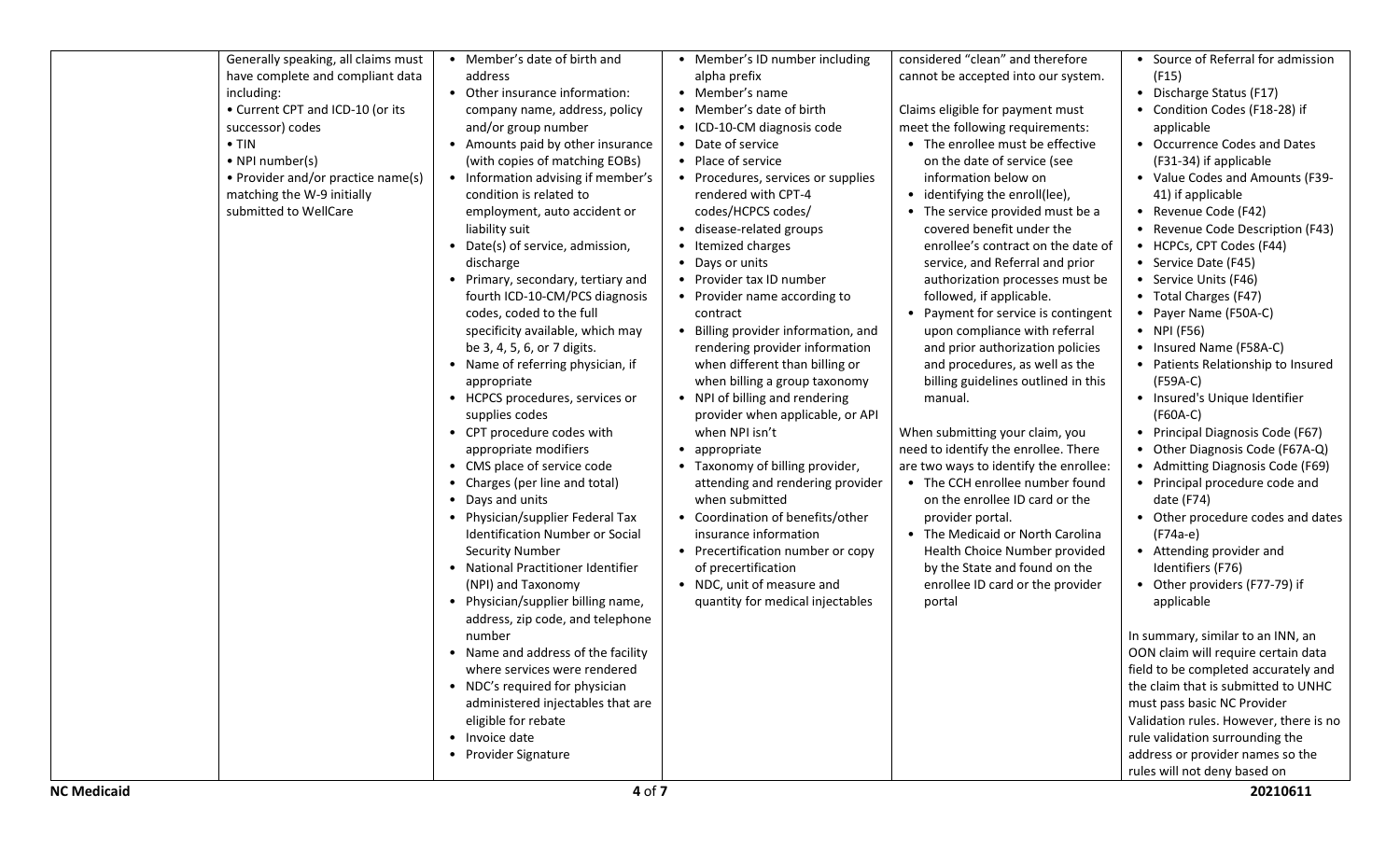|                                                                                                                                                                                                                |                                                                                                                                                                                                                                                                                                                                                                                |                                                                                                                                                                                                                                                         |                                                                                                                                                                                                                                                                                                                                                              |                                                                                                                                                                                                                                                                                                                                                                                                                                                                                                                                                                                                                                                                                                                                                                                          | abbreviations for address or name                                                                                                                                                                                                                                                                                                                                                                                                                                                                                                                                                                      |
|----------------------------------------------------------------------------------------------------------------------------------------------------------------------------------------------------------------|--------------------------------------------------------------------------------------------------------------------------------------------------------------------------------------------------------------------------------------------------------------------------------------------------------------------------------------------------------------------------------|---------------------------------------------------------------------------------------------------------------------------------------------------------------------------------------------------------------------------------------------------------|--------------------------------------------------------------------------------------------------------------------------------------------------------------------------------------------------------------------------------------------------------------------------------------------------------------------------------------------------------------|------------------------------------------------------------------------------------------------------------------------------------------------------------------------------------------------------------------------------------------------------------------------------------------------------------------------------------------------------------------------------------------------------------------------------------------------------------------------------------------------------------------------------------------------------------------------------------------------------------------------------------------------------------------------------------------------------------------------------------------------------------------------------------------|--------------------------------------------------------------------------------------------------------------------------------------------------------------------------------------------------------------------------------------------------------------------------------------------------------------------------------------------------------------------------------------------------------------------------------------------------------------------------------------------------------------------------------------------------------------------------------------------------------|
|                                                                                                                                                                                                                |                                                                                                                                                                                                                                                                                                                                                                                |                                                                                                                                                                                                                                                         |                                                                                                                                                                                                                                                                                                                                                              |                                                                                                                                                                                                                                                                                                                                                                                                                                                                                                                                                                                                                                                                                                                                                                                          | alone.                                                                                                                                                                                                                                                                                                                                                                                                                                                                                                                                                                                                 |
| In what instances would a<br>provider/PHP need to<br>agree to a single case<br>agreement?                                                                                                                      | Single case agreements are usually<br>reserved for services provided by<br>an out of network provider when<br>no in network provider is<br>available. This would only likely<br>occur for a delivery out of state or<br>mother/baby requires highly<br>specialized care at OON<br>facility. These are handled on a<br>case by case basis and are not a<br>normal occurrence.   | If a non-participating provider offers<br>needed services that a participating<br>provider cannot offer in the<br>member's service area, a single case<br>agreement would be needed.                                                                    | In order for provider/PHP to develop<br>a Single case agreement, several<br>criteria must be present:<br>• A member is enrolled with NC<br>Medicaid and Healthy Blue<br>• The provider is not in-network<br>• The member cannot be<br>redirected to an in-network<br>provider<br>• The out-of-network request has<br>been approved as medically<br>necessary | The vast majority of Single case<br>agreements (SCAs) will be initiated<br>internally by Medical Management,<br>Appeals & Grievances (A&G) or<br>Behavioral Health. On occasion, we<br>may get a direct request from a<br>provider, particularly if they are<br>waiting for a contract to be effective.<br>There are two common origins for<br>SCAs:<br>1. Internal requests mainly from<br>Medical Management, Appeals &<br>Grievances (A&G) or Behavioral<br>Health and<br>2. The much rarer request directly<br>from a provider with an existing<br>relationship with a member<br>and/or the negotiator<br>This accounts for the two common<br>reasons where an SCA might be<br>requested; 1) to cover services<br>rendered OON and 2) to cover<br>services when the existing network | Single Case Agreements (SCAs) are<br>negotiated on a case by case basis,<br>and there is no default process to a<br>SCA if a provider decides not to enter<br>a contractual agreement with UNHC<br>through a good faith contracting<br>effort. With that said, at times (SCAs)<br>are created in order to ensure the<br>member's needs are met. In such<br>instances, UNHC would typically<br>expect a referral from INN to an OON<br>provider to meet particular medical<br>needs, review the network to ensure<br>there is no INN provider that can<br>render that same service in the<br>proximity. |
| What is the first date the<br><b>PHP intends to start</b><br>issuing medical and<br>pharmacy payments after<br><b>Managed Care Launch?</b><br>What is the payment cycle<br>for medical and pharmacy<br>claims? | WCHP will issue the first medical<br>claims payment on July 6, 2021.<br>Pharmacy payments are issued at<br>the point of sale and the first<br>pharmacy payment will be issued<br>on July 1, 2021. Both medical and<br>pharmacy claims will be paid daily,<br>thereafter. Check runs take place<br>daily except for Sundays, last day<br>of the month and national<br>holidays. | AMHC will issue the first payment for<br>medical and pharmacy claims on July<br>7, 2021. After the first payment runs<br>on July 7, medical payment cycles will<br>be every Monday and Wednesday,<br>while Pharmacy cycles will run every<br>four days. | Medical claims submitted on July 1,<br>2021, will be paid by July 30, 2021 or<br>sooner. Pharmacy claims that are<br>submitted on July 1, 2021 will be paid<br>by July 14, 2021 or sooner. Payment<br>disbursements for both medical and<br>pharmacy claims are sent on<br>Wednesdays.                                                                       | providers are at capacity<br>CCH will be running check runs each<br>Tuesday and Friday beginning on July<br>13, 2021.                                                                                                                                                                                                                                                                                                                                                                                                                                                                                                                                                                                                                                                                    | UNHC's first check cycle will be on<br>July 12, 2021.<br>• Check cycles take two days to<br>complete. One day for ERA<br>(electronic remittance<br>advice)/PRA (paper remittance<br>advice) generation and one day<br>for check payment either<br>through paper or electronic EFT.<br>Therefore, the first payment for<br>North Carolina Medicaid will be<br>completed on July 14, 2021.                                                                                                                                                                                                               |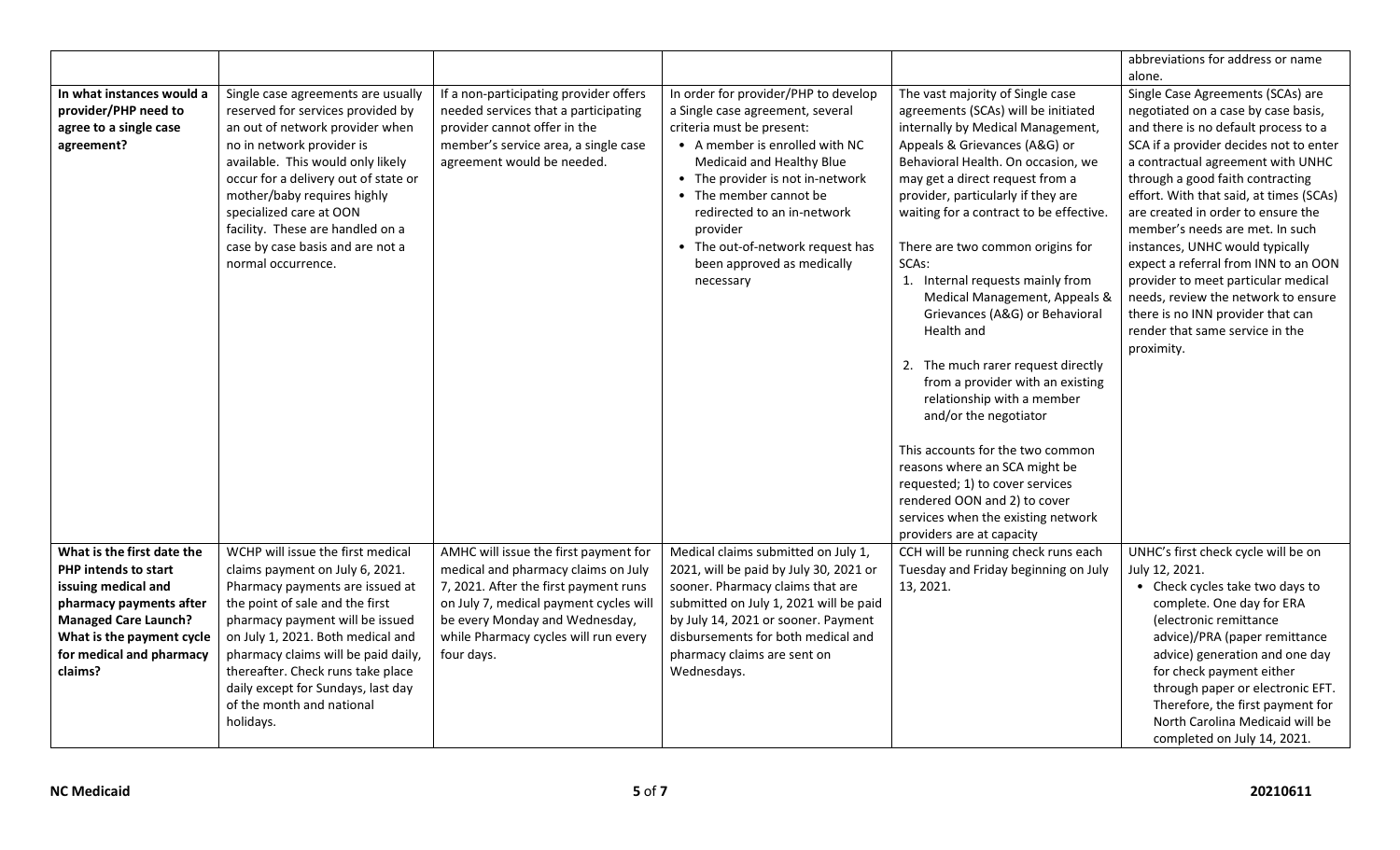|                                                                                                                                                        |                                                                                                                                                                                                  |                                                                                   |                                                                                                                                                                             |                                                                                                                                                                                                   | Payment cycle for both medical and                                                                                                                                                                             |
|--------------------------------------------------------------------------------------------------------------------------------------------------------|--------------------------------------------------------------------------------------------------------------------------------------------------------------------------------------------------|-----------------------------------------------------------------------------------|-----------------------------------------------------------------------------------------------------------------------------------------------------------------------------|---------------------------------------------------------------------------------------------------------------------------------------------------------------------------------------------------|----------------------------------------------------------------------------------------------------------------------------------------------------------------------------------------------------------------|
|                                                                                                                                                        |                                                                                                                                                                                                  |                                                                                   |                                                                                                                                                                             |                                                                                                                                                                                                   | pharmacy claims will be a daily check                                                                                                                                                                          |
|                                                                                                                                                        |                                                                                                                                                                                                  |                                                                                   |                                                                                                                                                                             |                                                                                                                                                                                                   | cycle.                                                                                                                                                                                                         |
| What message will<br>providers see in the<br><b>Provider Portal regarding</b><br>individual claim status<br>prior to first payments<br>being released? | WCHP's provider portal will display<br>a banner with the date they intend<br>on executing their first check run<br>(July 6, 2021 for medical claims<br>and July 1, 2021 for pharmacy<br>claims). | There will be no provider messaging<br>prior to first payments being<br>released. | The claims status in our secure<br>Provider Portal (Availity) will return<br>the status at the time of the inquiry.<br>Claim status will show as<br>Pending/Paid or Denied. | CCH portal returns an EMS message<br>queue, which includes the claim<br>number, rejection code/message and<br>etc. The providers will see a message<br>displaying the claim has been<br>accepted. | The claim will show as Acknowledged<br>until the claim is processed.<br>It will show Pending if:<br>• We are waiting on additional<br>information from the provider or<br>• The claim is still being worked on |
|                                                                                                                                                        |                                                                                                                                                                                                  |                                                                                   |                                                                                                                                                                             |                                                                                                                                                                                                   | It will show Payable if it is processed<br>but waiting for the payment to be<br>posted.                                                                                                                        |
| How can I determine                                                                                                                                    | WCHP provides a Prior                                                                                                                                                                            | AMHC provides a Prior Authorization                                               | Healthy Blue provides a Prior                                                                                                                                               | CCH provides a Prior Authorization                                                                                                                                                                | <b>UNHC provides a Prior Authorization</b>                                                                                                                                                                     |
| which services require                                                                                                                                 | Authorization look-up Tool to                                                                                                                                                                    | look-up Tool to determine if a PA is                                              | Authorization look-up Tool to                                                                                                                                               | look-up Tool to determine if a PA is                                                                                                                                                              | look-up Tool to determine if a PA is                                                                                                                                                                           |
| prior authorization for a                                                                                                                              | determine if a PA is required prior                                                                                                                                                              | required prior to rendering services.                                             | determine if a PA is required prior to                                                                                                                                      | required prior to rendering services.                                                                                                                                                             | required prior to rendering services.                                                                                                                                                                          |
| health plan?                                                                                                                                           | to rendering services. WCHP's                                                                                                                                                                    | AMHC's Provider Look-up tool can be                                               | rendering services. Healthy Blue's                                                                                                                                          | This tool will go live later this                                                                                                                                                                 | UNHC's Provider Look-up tool can be                                                                                                                                                                            |
|                                                                                                                                                        | Provider Look-up tool can be found                                                                                                                                                               | found at:                                                                         | Provider Look-up tool can be found                                                                                                                                          | summer, before the launch of NC                                                                                                                                                                   | found at:                                                                                                                                                                                                      |
|                                                                                                                                                        | at:                                                                                                                                                                                              | www.amerihealthcaritasnc.com                                                      | at:                                                                                                                                                                         | Medicaid Managed Care.                                                                                                                                                                            | https://UHCprovider.com/priorauth                                                                                                                                                                              |
|                                                                                                                                                        | https://www.wellcare.com/North-                                                                                                                                                                  |                                                                                   | https://provider.healthybluenc.com/                                                                                                                                         |                                                                                                                                                                                                   |                                                                                                                                                                                                                |
|                                                                                                                                                        | Carolina/Providers/Authorization-                                                                                                                                                                |                                                                                   | north-carolina-provider/prior-<br>authorization-lookup                                                                                                                      |                                                                                                                                                                                                   |                                                                                                                                                                                                                |
| How can I submit a prior                                                                                                                               | Lookup<br>WCHP submission methods:                                                                                                                                                               | AMHC submission methods:                                                          | Healthy Blue submission methods:                                                                                                                                            | <b>CCH</b> submission methods:                                                                                                                                                                    | UNHC submission methods:                                                                                                                                                                                       |
| authorization to a health                                                                                                                              |                                                                                                                                                                                                  |                                                                                   |                                                                                                                                                                             |                                                                                                                                                                                                   |                                                                                                                                                                                                                |
| plan?                                                                                                                                                  | Standard:                                                                                                                                                                                        | Standard:                                                                         | Standard:                                                                                                                                                                   | Standard:                                                                                                                                                                                         | Standard:                                                                                                                                                                                                      |
|                                                                                                                                                        | Online via Provider Portal:                                                                                                                                                                      | Online via Provider Portal:                                                       | Online via Provider Portal:                                                                                                                                                 | Online via Secure Provider Portal:                                                                                                                                                                |                                                                                                                                                                                                                |
|                                                                                                                                                        | https://provider.wellcare.com/                                                                                                                                                                   | https://navinet.navimedix.com                                                     | https://provider.healthybluenc.com/                                                                                                                                         | http://carolinacompletehealth.com/                                                                                                                                                                | Online via Prior Authorization and                                                                                                                                                                             |
|                                                                                                                                                        |                                                                                                                                                                                                  |                                                                                   | north-carolina-provider/prior-                                                                                                                                              |                                                                                                                                                                                                   | Notification Tool on Link:                                                                                                                                                                                     |
|                                                                                                                                                        | Via fax to the numbers listed on                                                                                                                                                                 | Via Fax to 833-893-2262                                                           | authorization                                                                                                                                                               | Use the Prior-Auth Check Tool on the                                                                                                                                                              | https://UHCprovider.com/priorauth                                                                                                                                                                              |
|                                                                                                                                                        | the associated forms:                                                                                                                                                                            |                                                                                   |                                                                                                                                                                             | website to quickly determine if a                                                                                                                                                                 |                                                                                                                                                                                                                |
|                                                                                                                                                        | https://www.wellcare.com/North-                                                                                                                                                                  | Call: 833-900-2262                                                                | Via Fax to:                                                                                                                                                                 | service or procedure requires prior                                                                                                                                                               | If you're unable to use Link, call                                                                                                                                                                             |
|                                                                                                                                                        | Carolina/Providers/Medicaid/Form                                                                                                                                                                 |                                                                                   |                                                                                                                                                                             | authorization. This tool will go live                                                                                                                                                             | Provider Services at 877-842-3210.                                                                                                                                                                             |
|                                                                                                                                                        | $\overline{\mathsf{S}}$                                                                                                                                                                          | After hours and holidays:                                                         | 800-964-3627 (Inpatient)                                                                                                                                                    | later this summer, before the launch                                                                                                                                                              |                                                                                                                                                                                                                |
|                                                                                                                                                        |                                                                                                                                                                                                  | Call 855-375-8811                                                                 |                                                                                                                                                                             | of NC Medicaid Managed care.                                                                                                                                                                      | Urgent:                                                                                                                                                                                                        |
|                                                                                                                                                        | Urgent:                                                                                                                                                                                          |                                                                                   | 844-445-6649 (Outpatient)                                                                                                                                                   |                                                                                                                                                                                                   | Call Provider Services at 877-842-                                                                                                                                                                             |
|                                                                                                                                                        | Call 866-799-5318 and follow the                                                                                                                                                                 | Pharmacy:                                                                         |                                                                                                                                                                             | Call 833-552-3876                                                                                                                                                                                 | 3210 and follow the prompts.                                                                                                                                                                                   |
|                                                                                                                                                        | prompts.                                                                                                                                                                                         | Via fax to 877-234-4274                                                           | Urgent:                                                                                                                                                                     |                                                                                                                                                                                                   |                                                                                                                                                                                                                |
|                                                                                                                                                        |                                                                                                                                                                                                  |                                                                                   | Call 844-594-5072                                                                                                                                                           | Via Fax to 919-670-4948                                                                                                                                                                           | Pharmacy:                                                                                                                                                                                                      |
|                                                                                                                                                        | Pharmacy:                                                                                                                                                                                        | Call 866-885-1406                                                                 |                                                                                                                                                                             |                                                                                                                                                                                                   | Online via CoverMyMeds portal:                                                                                                                                                                                 |
|                                                                                                                                                        | Via Fax to 800-678-3189                                                                                                                                                                          |                                                                                   | Pharmacy:                                                                                                                                                                   | Urgent:                                                                                                                                                                                           | https://www.covermymeds.com/mai                                                                                                                                                                                |
|                                                                                                                                                        |                                                                                                                                                                                                  |                                                                                   | Via Fax to 844-376-2318                                                                                                                                                     | Call 919-719-4161.                                                                                                                                                                                |                                                                                                                                                                                                                |